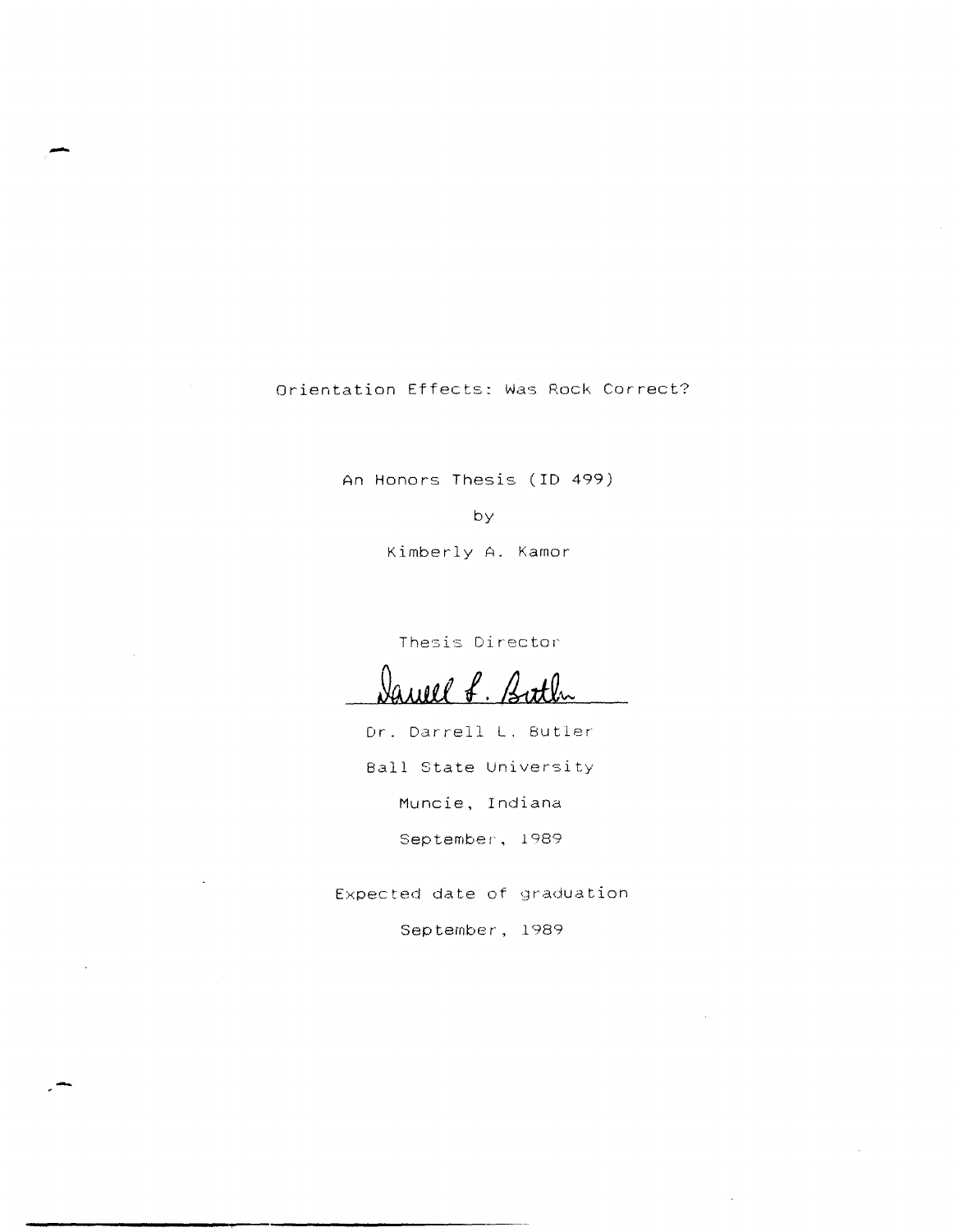${\cal S}$ p ${\cal C}_{{\cal O}}$   $\cup$ i'n(":> '  $\sum\limits_{\alpha\in \mathbb{N}}^{\infty}$  $1.100$  $\sqrt{5}$ 

-

-

There is still great debate about how humans recognize and perceive objects. One problem is how objects viewed in unfamiliar orientations are recognized. Although the features are physically identical in an object presented upside down, sometimes recognition is disrupted or does not even occur. The most influential theory to explain recognition failure is Rock's "frame of reference" theory (1973, 1983). He contends that shape perception is dependent upon a perceptual reference frame. Rock argues that within this reference frame, the top-bottom axis is the most important, and that the front-back and left-right axes are of secondary importance. If an object is presented in a novel orientation and the wrong part is labelled as top, recognition may not occur.

This theory was recently examined by Rock, DiVita, and Barbeito (1981). In these experiments, wire figures were first presented in either a frontal or sagittal viewpoint. Then these wire figures were rotated 0, 90, and 180 degrees around all three axes and tested for recognition to the frontal or sagittal viewpoint first seen. Their results supported their hypothesis that the top-bottom axis is the most salient of the three axes. However, they also found an effect of the front-back axis, which was not expected. They had hypothesized that there would be no drop in recognition for the 90 degree rotation about the vertical axis because there was no change in the top-hottom of the figure. Rock, DiVita, and Barbeito attributed this to retinal changes which

1

**------------------------'.-------------------------------------**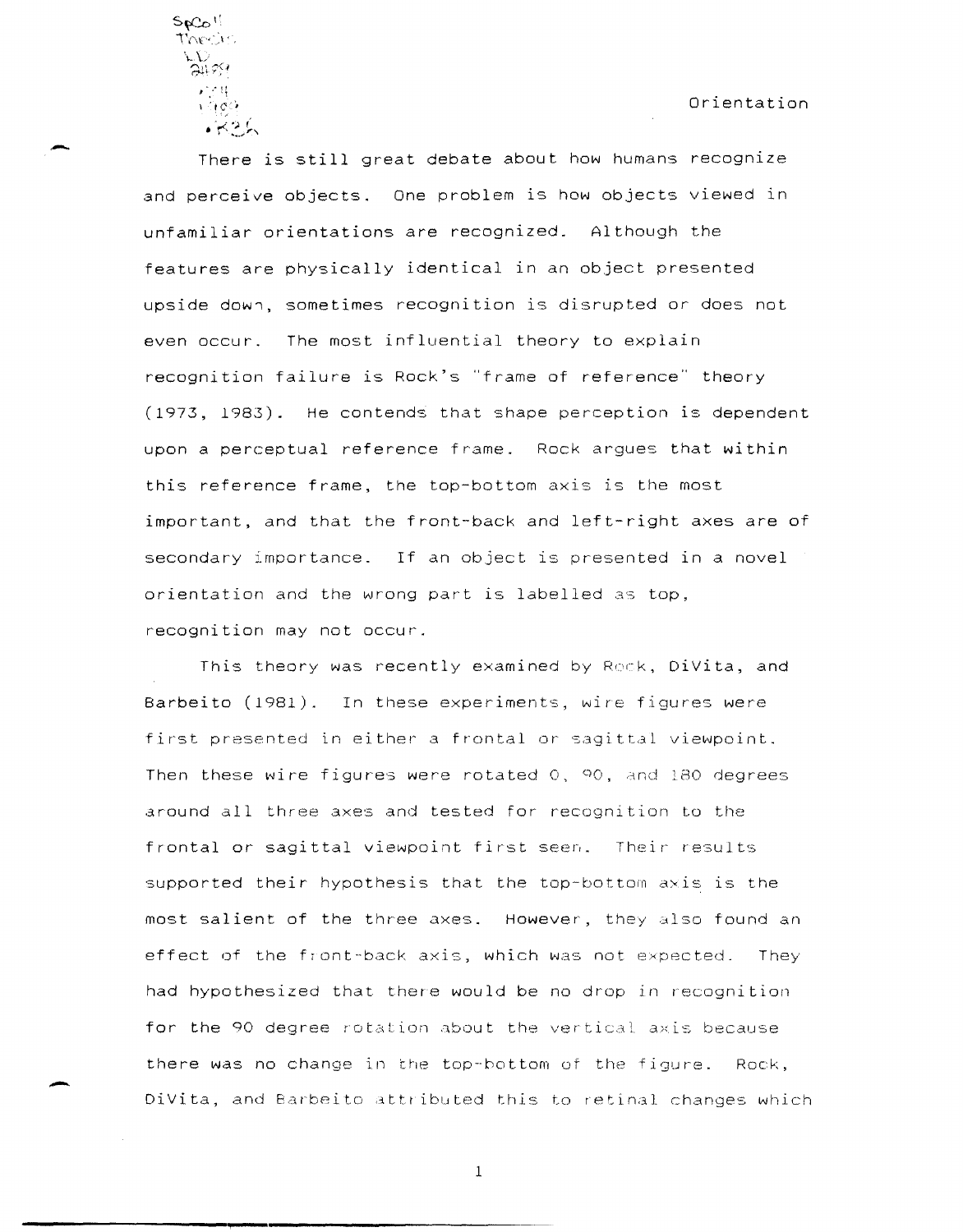- Orientation caused the subjects to give a different egocentric description than they had given to the original wire figures.

> There are a number of problems with Rock, et aI's (1981) research. One criticism is the choice of figures used. These figures were made of twisted wire. It can be argued that these wire shapes are not very representative of real world objects. There is also the tendency to have reversals when working with wire figures. A second criticism is that the experiments only used rotations of 0, 90, and 180 degrees. In other words, for vertical axis rotations, subjects saw the exact same wire figures (0 degrees), wire figures that were mirror images of the original (180 degrees), and one orientation that was half way between the two (90 degrees). This sampling of rotations may not be very representative. Note that it was in the 90 degree rotated stimulus that the unexpected significant result was found. A third criticism is that it is not clear if Rock's figures were shown in the best possible orientation. The particular views of objects used may affect the perceived features of the objects and thus the perceived shape. For example, Jones and Butler (1988) found that nearly rectangular solids can appear rhomboidal in certain orientations. Because Rock only placed his wire figures in a "frontal" or "sagittal" viewpoint, it cannot be assured that his figures were being viewed from a point of view that appropriately represented the shapes.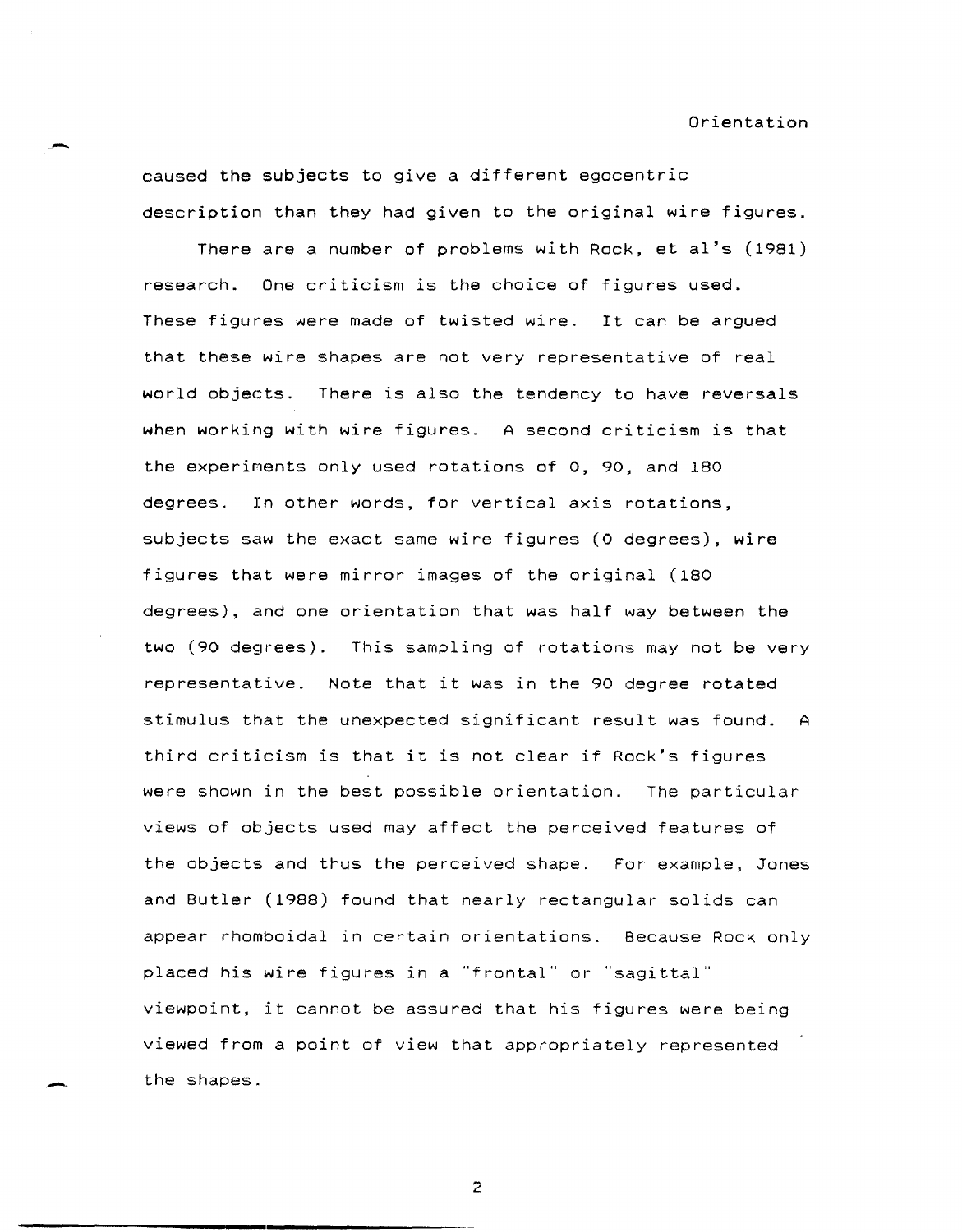The purpose of the present study is to provide a stronger test of Rock's hypotheses. First, solid objects will be used. Solid objects will eliminate the problems of reversals which wire objects encounter. Also, solid objects are more representative of real world objects and thus are more ecologically valid. These solid objects will have no regularities (e.g., parallel lines, right angles, or symmetries) which could resist possible orientation effects. Second, these solid objects will be placed in canonical positions (defined as a view that appears to be a good description/illustration/portrayal of the object) to eliminate possible problems caused by poor viewpoints. Third, more rotations across all three axes will be used than have been used in previous research. The use of many rotations should provide more power for testing effects of axes of the reference frame.

# Method

# Subjects

The 55 subjects that participated in this experiment were obtained from the Ball State University Department of Psychological Sciences Research Participant's Pool. These subjects were divided into two groups. Group 1 contained 37 subjects and Group 2 contained 18 subjects.

### Apparatus

Four Apple II computers were used. Three of these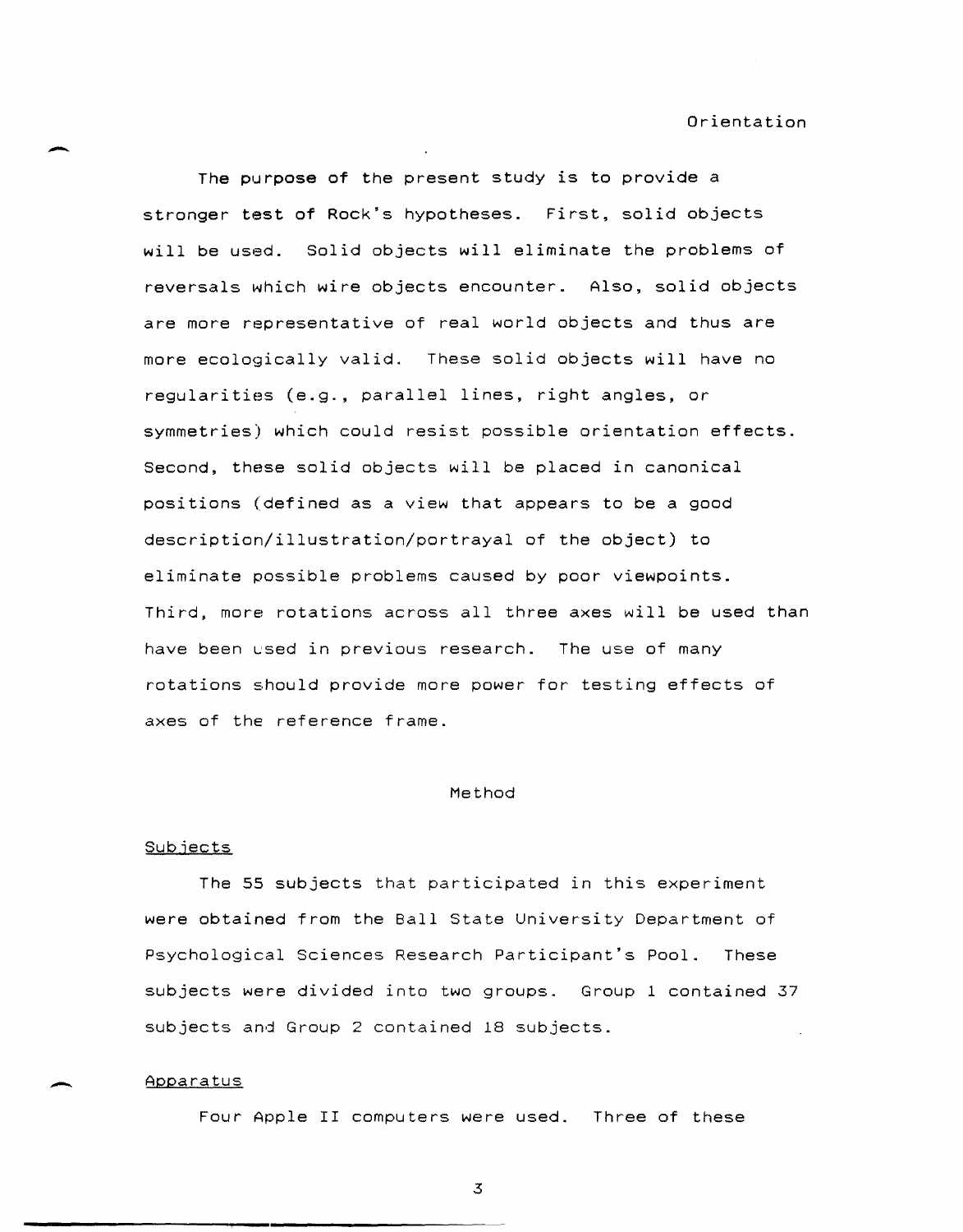computers had green screen monitors and one had a black and white screen monitor. Special software was written specifically for this experiment in Basic and Machine language. The program presented stimuli and stored the subjects' data.

### Stimuli

One very irregular 3-D object was created (shown in Figure 1). It has six sides. Each side is an irregular quadrilateral surface and each surface is different from the others. Also, there are no regularities between the surfaces. This object was positioned in two separate canonical positions, A and B as shown in Figure 1. The canonical views were chosen by a group of judges and all judges agreed that the views represented canonical positions of the object.

The two groups of subjects saw different canonical views as their standard stimulus. Group 1 saw A and Group 2 saw B as depicted in Figure 1. Stimuli to be compared to the standards were created by rotating the the standards around the X (left-right), Y (top-bottom), and Z (front-back) axes. Standards were rotated by 45, 90, 135, 180, 225, 270, 315 degrees. Group 2 also saw one stimulus rotated by 0 degrees.

# Procedure

Subjects were given written instructions informing them about the task that they would be completing. They were told that they would be comparing the similarity between drawings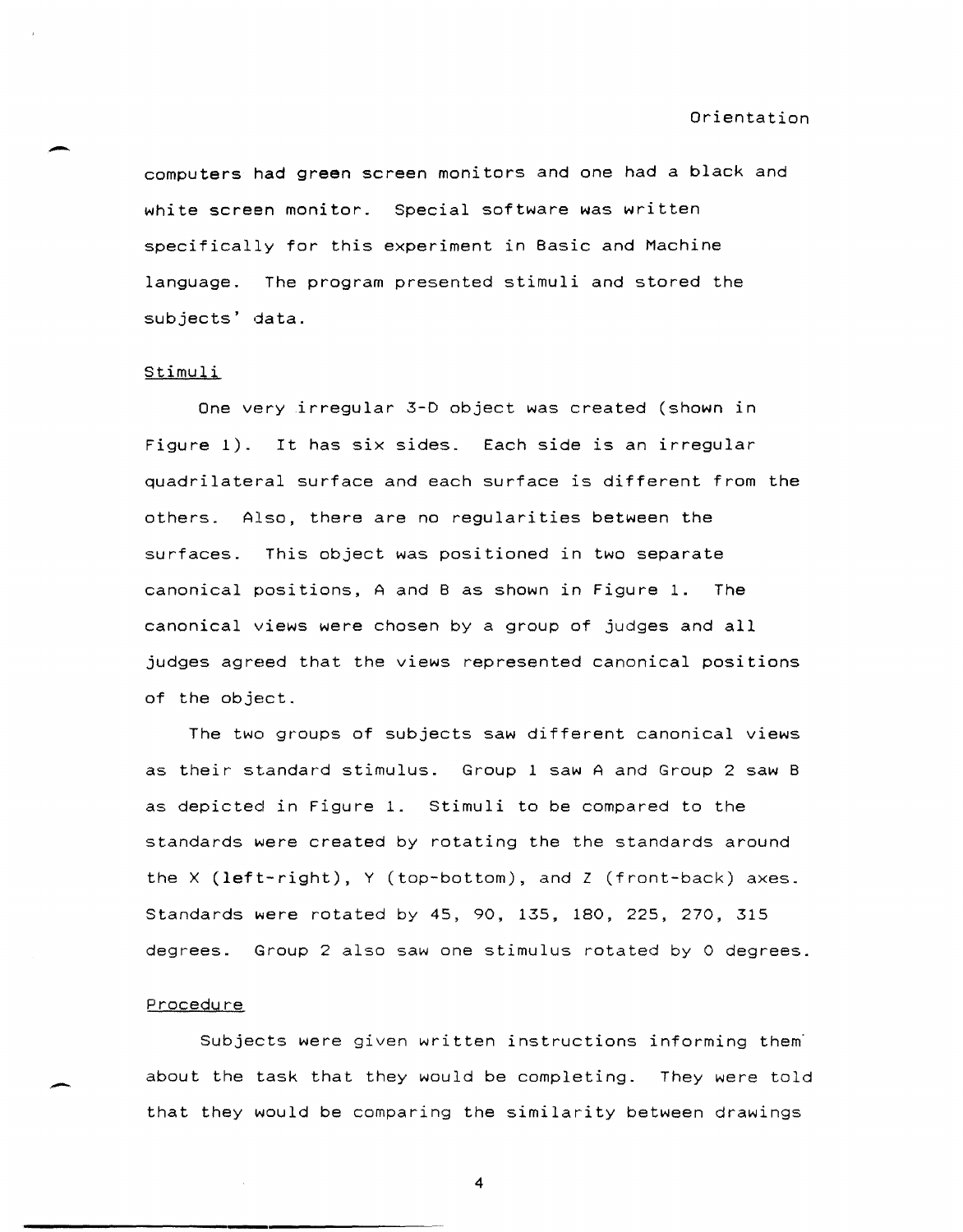of objects. The subjects were instructed that they would first see a drawing of an object then after a brief time a second drawing would appear. They were asked to compare the second object to the first on a scale ranging from one to seven, one meaning that the objects are extremely different and seven meaning that the objects are really the same. Subjects were also told that drawings of the same object drawn from different viewpoints may look very different, so they should not just compare the drawings but compare the objects that the drawings represent. In addition, subjects were asked not to tilt their heads when viewing the objects, but to look at the objects with their heads held vertically.

After subjects had read the instructions, they were taken to a common computer which was similar to the computer that they would be working on. At this computer they were shown its basic features, including the number keys 1-7 and a reminder card located under the screen which had the rating scale on it. After all questions were answered, subjects were taken to an individual space in which they were to complete the experiment on the designated computer.

All subjects judged all 21 (Group 1) or 22 (Group 2) stimuli three times in blocks for a total of 63 or 66 judgments. Order of stimuli was randomized independently for each subject for each block of stimuli. The data collected from the second and third repetitions were used for interpretation. Judgments of the 0 degree rotation were evaluated independently of the other rotations.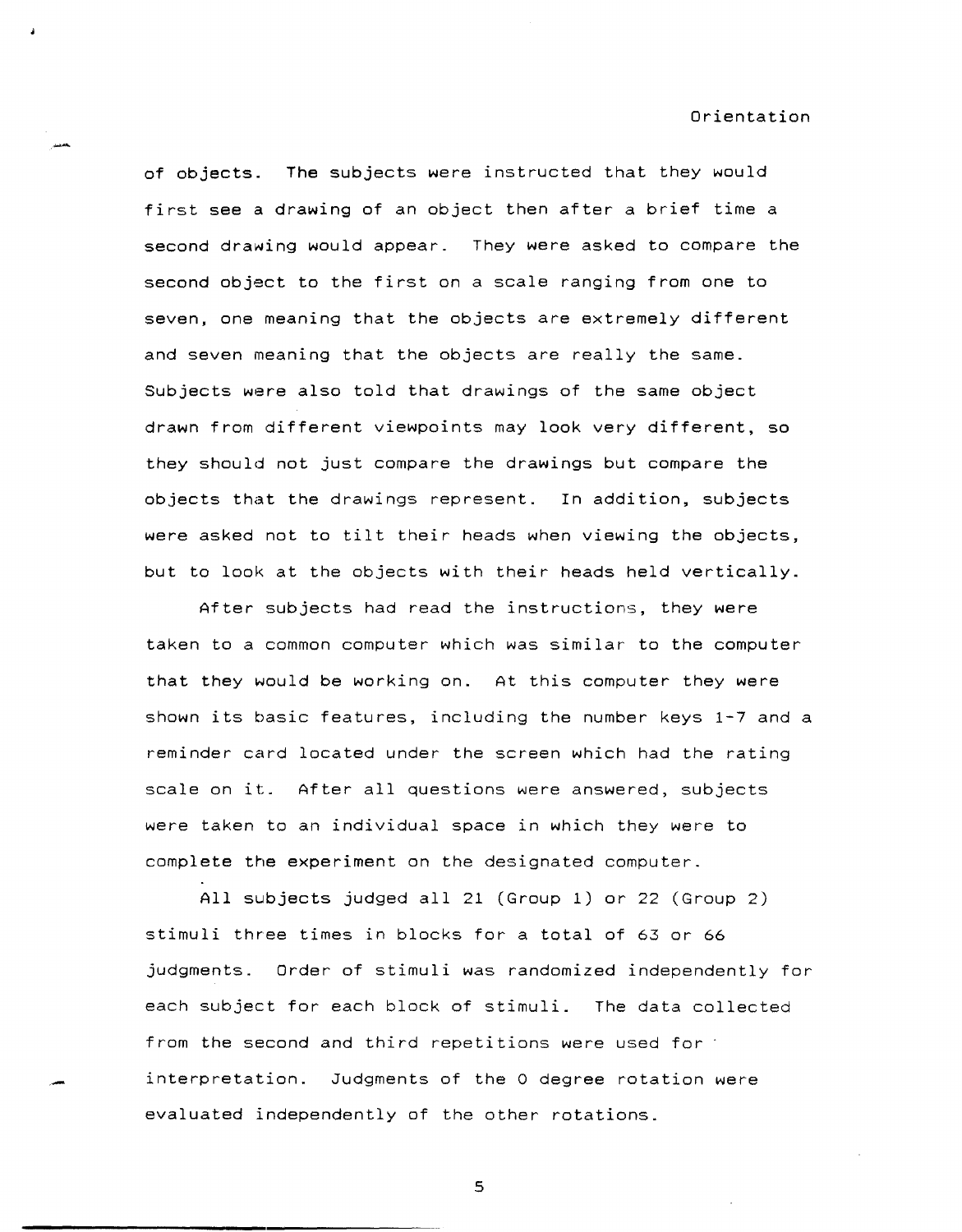#### Results

Judgments of the 0 degree rotation indicate that subjects judged the identity correctly in almost all trials. An ANOVA was run on the 0 degree rotation stimuli using the three repetitions as the independent variable. Results revealed no significant effect of the repetitions  $[F(2,34)=0.00, n.s.].$  The mean was 6.89 for all three repetitions. Results indicate that 6.89 is not significantly different from the maximum judgment of 7.00  $[F(1,17)=1.42]$ , n. s. ] .

The results found do not support Rock's hypothesis that the top-bottom axis is the most important rather they suggest that the front-back axis is most important. An ANOVA was calculated on all other stimuli using group, axis, and degree of rotation as independent variables. A highly significant three-way interaction was found among axes, degrees rotated, and group  $[F(12, 420) = 6.88, p \times 0.0001, e \times 1.68]$ . This interaction is shown in Figure 2. As can be seen in Figure 2, generally, rotations about the Z axis (front-back) result in higher similarity judgments than rotations about the X axis (left-right) or Y axis (top-bottom). This result is inconsistent with Rock's theory. There were several other significant effects related to the three-way interaction. Powerful main effects of axes were found  $[F(2,70)z 224.66,$ p<.0001, eta<sup>2</sup> =48.6%] along with a significant main effect of degrees rotated  $[F(6, 210)=6.52, p<.0001, \text{eta}^2 = .98]$ . A significant interaction was also found among axes and degrees

6

-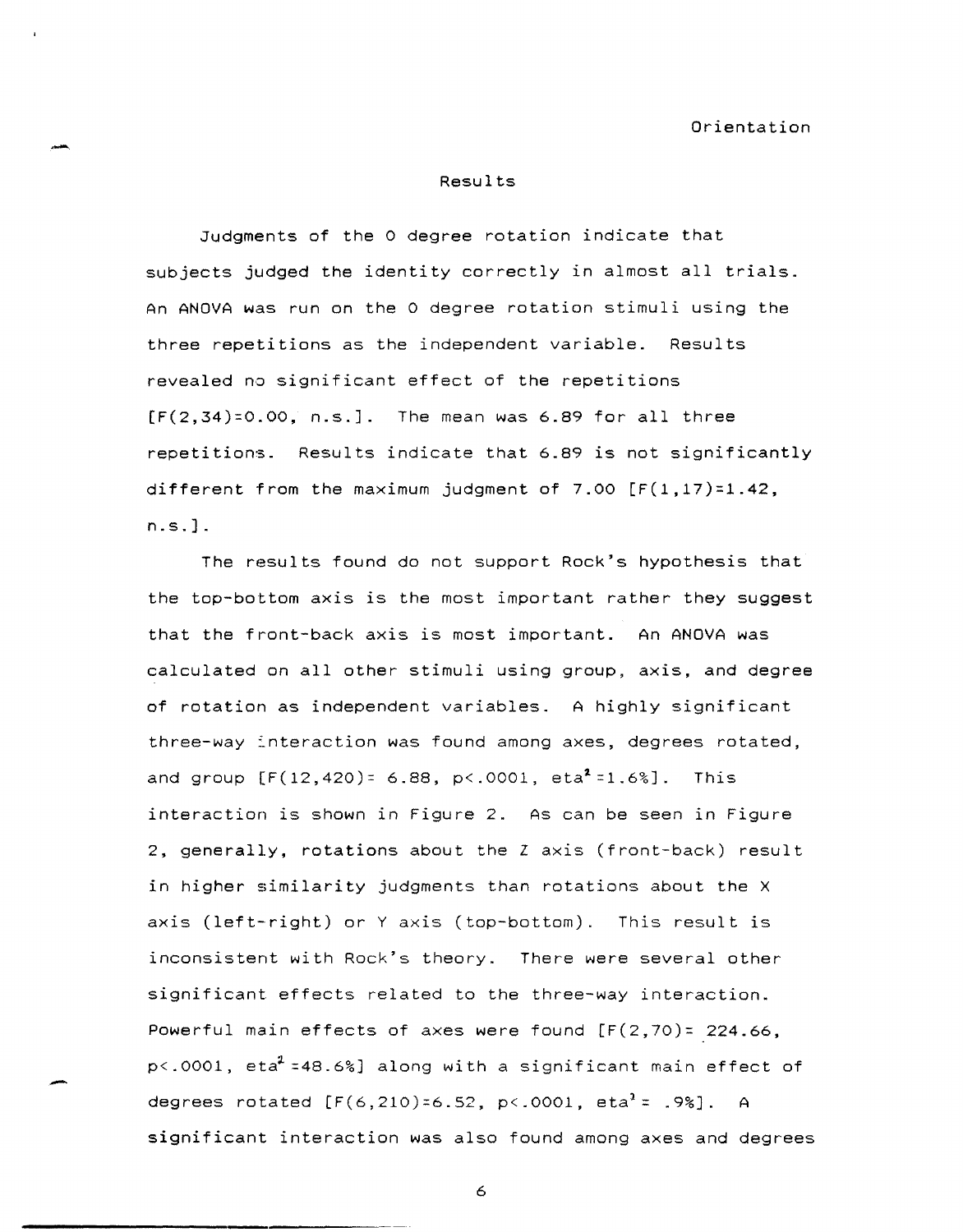rotated  $[F(12, 420)=7.82, p<.0001, etc. =1.85%]$ . Note that the strongest effects were found for axes. Repetition of the stimuli did not effect the judgments. No interaction or main effects were found for repetition.

The data does support the hypothesis that the Y axis (top-bottom) is somewhat important. This is found by eliminating the effects of the front-back axis in the data. If the front-back axis was the only important axis, then rotations around X and Y would affect the front equally and rotations around the Z axis would be the same as the identity condition (i.e., 6.89). However, rotations around the axes are: 2.94 for the X axis, 3.13 for the Y axis, and 6.38 for the Z axis. This shows that the mean judgments for the stimuli rotated about the X axis are .31 lower than those for the Y axis and those for the Z axis are .52 lower than the identity condition. Together, these findings clearly show a small effect of the top-bottom axis.

# Discussion

The overall results strongly contradict Rock's (1973, 1983) hypothesis that the top-bottom axis of the frame of reference was the most important. Instead, these results show that the front-back axis is most important. Interestingly. this finding explains Rock, DiVita, and Barbeito's (1981) unexpected significant result in the front-<br>back axis for the 90 degree rotation.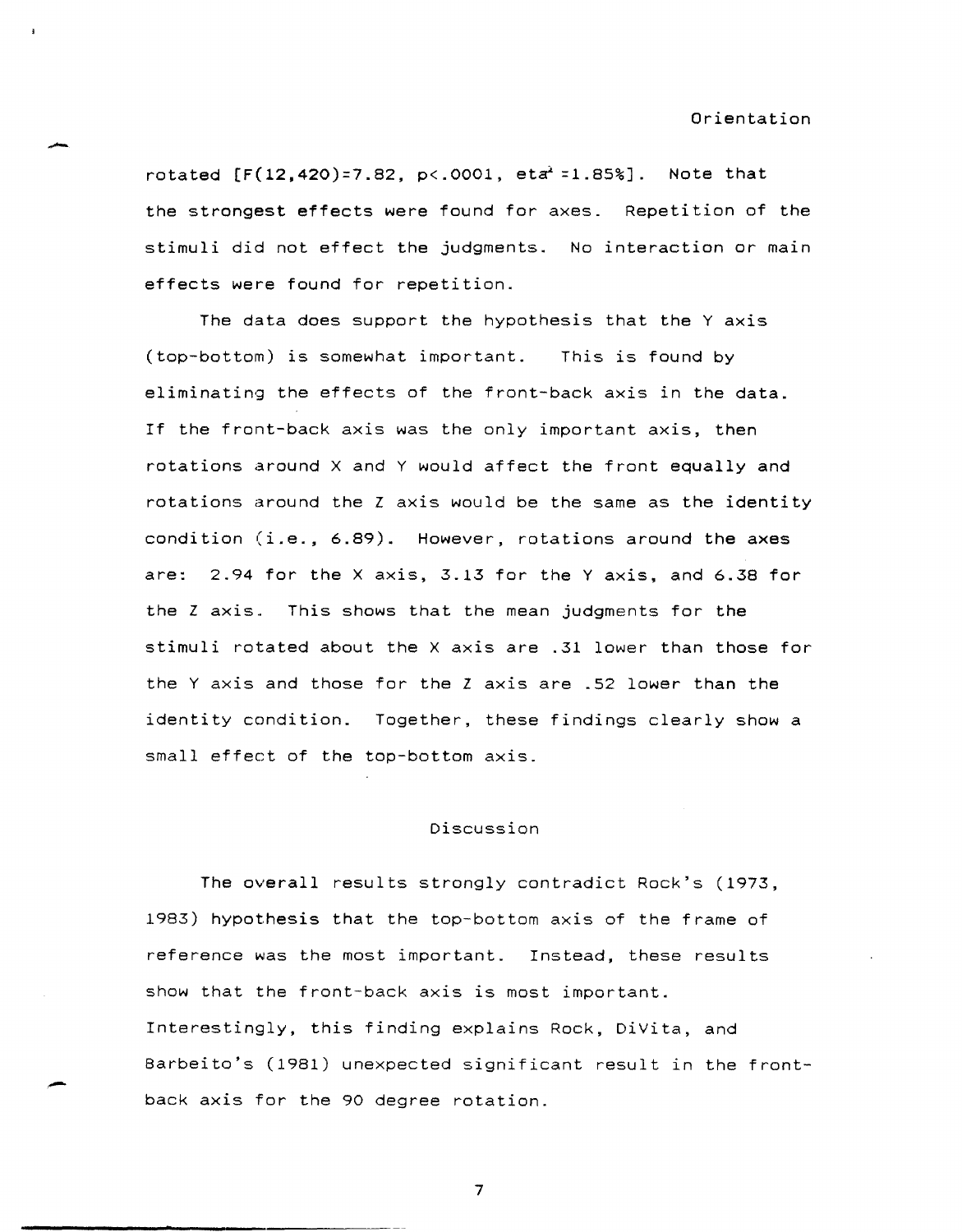One important difference in the two experiments is that Rock, DiVita, and Barbeito used wire objects whereas solid objects were used in this experiment. The use of solid objects eliminated the problem of possible reversals which were inherent in Rock's wire figures. A second critique of Rock's wire objects was that they are not representative of real world objects. The majority of objects that can be found in the world are solids where edges that are behind the particular object are hidden from the observer. This allows observers to see the hidden parts of the object only if they reorient themselves in a manner that reveals the hidden parts. The objects used in this experiment were solid and representative of objects found in the real world and.are more ecologically valid than those of Rock, DiVita, and Barbeito.

The procedures for portraying the objects in this experiment also simulated real world objects better than those of Rock's. The above experiment used many more rotations than did Rock, DiVita, and Barbeito's study. As mentioned above, people orient themselves in many positions to view their world, not only in 0, 90, and 180 degree increments. By rotating the objects every 45 degrees, the results found in the above study are more representative of the different orientations that could be found in real life.

Another variable that may explain some of the different results obtained in the present study and Rock et aI's (1981) study has to do with positions used to portray the stimuli.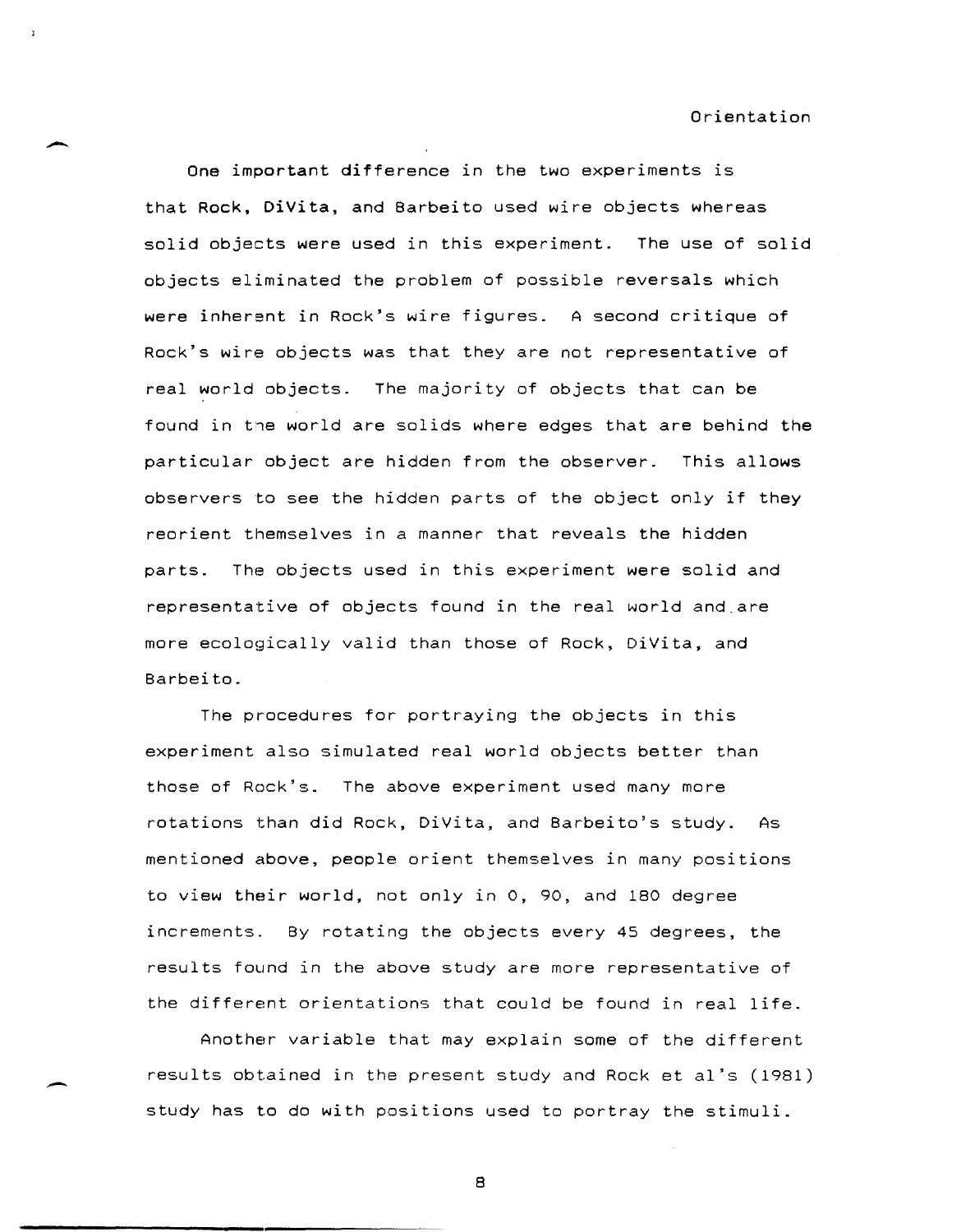It was suggested in Jones and Butler (1988) that objects can be easily misinterpreted if placed in a view that is not representative of the object. The example used in the article was a nearly rectangular solid that was placed in a view that caused it to be perceived as a rhomboid. The above experiment placed the objects in reported canonical positions that illustrated the objects well, whereas Rock, DiVita, and Barbeito used wire objects that were placed from a frontal or sagittal viewpoint, which may not necessarily be canonical.

The last variable that could have minimized the effects of the depth axis in Rock, DiVita, and Barbeito's study is regularity. They only oriented their figures from frontal and sagittal viewpoints whereas in the above experiment great care was taken to choose objects without any regularity and to orient them in a canonical position. In similar past experiments done by the author, it is beginning to appear that regularity in objects can minimize the effects of orientation. This is also supported by a study done by Butler and Kring (1987) where parallel lines was shown to have a strong effect on the perception of 90 degree angles in drawings of objects. It appears that regularity has an effect on perception, but to what extent is not yet known.

From the above results, this author would like to make the argument that the explanation given by Rock for the low recognition of the 90 degree rotation around the depth axis is incorrect. Rock argued that retinal changes caused subjects to give that particular rotation a different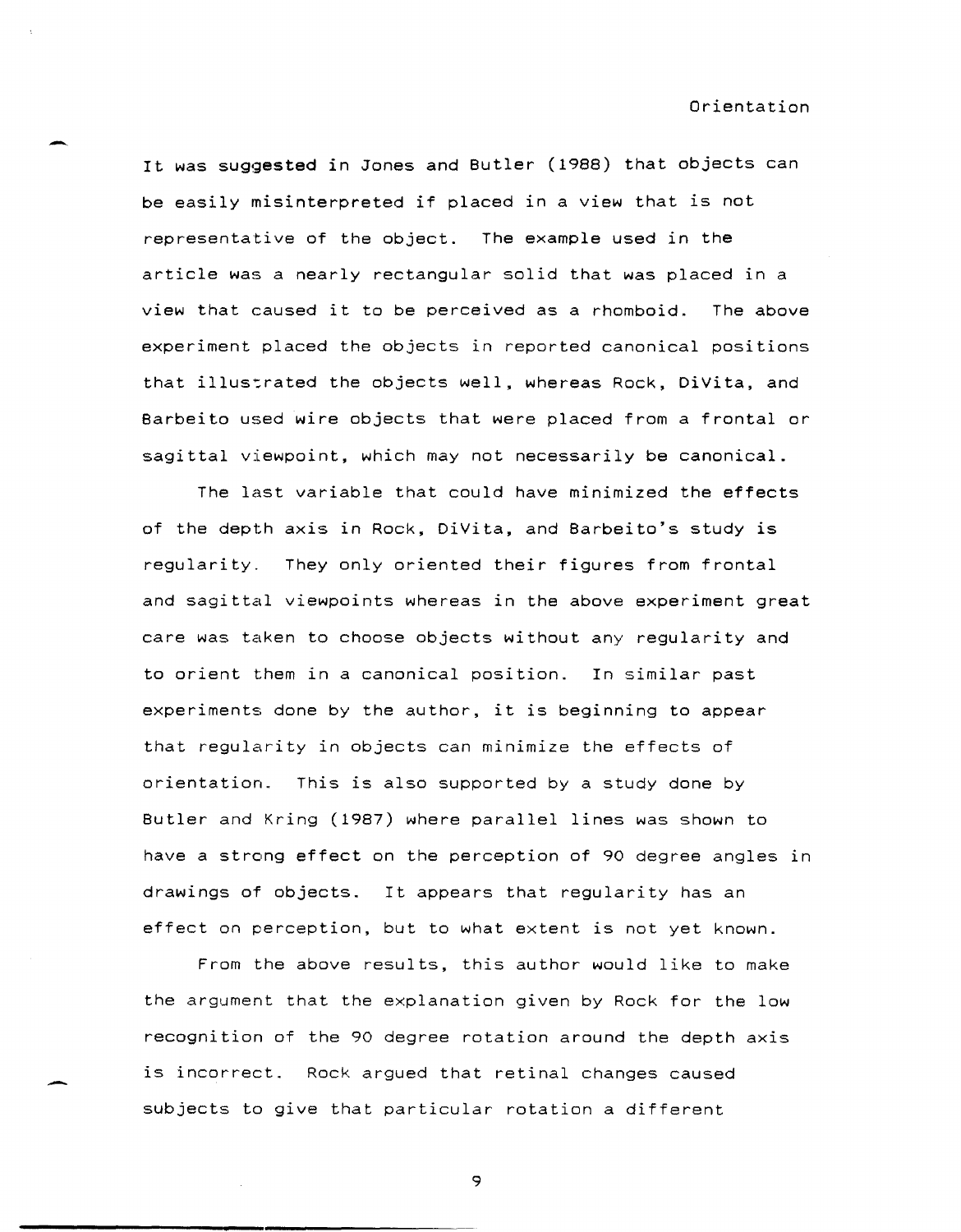egocentric description than had the original positions of the wire figures. In the data given above, it is sensible to realize that not all of the results found was caused by a single retinal change. Another explanation is that the results obtained by Rock occurred as a result of the strength of disruption that the depth axis caused. This may not have been clear to Rock, DiVita and Barbeito because of the above criticisms on their study. The results obtained from the present study seem to support this alternate explanation.

The author encourages others to replicate this experiment in order for the above explanations to be validated. Replication is also encouraged because the data found in this experiment appears to be in contrast to previous results found by Rock. In addition replication is encouraged because this is the first reported concrete indication of the front-back axis being of primary importance. Replication should include objects that are both similar to those used in this experiment and ones that are different in order to make the results more generalizable than those found in this experiment. In addition to simple replication, another question that should be investigated is to what extent does regularity minimize the effects of orientation.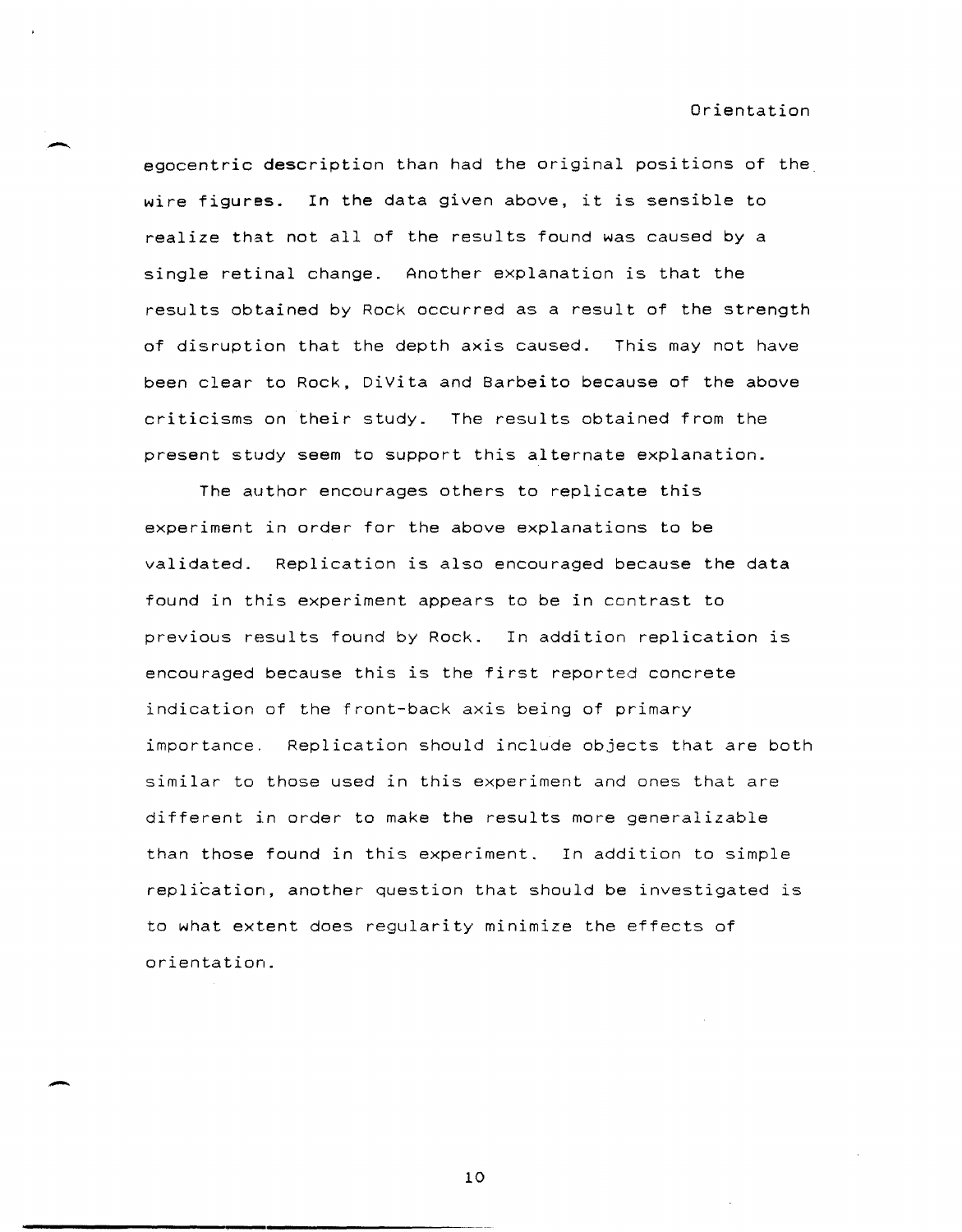$\sim$ 

 $\bar{\mathcal{A}}$ 



-

-

 $\hat{\mathcal{A}}$ 

Position A

 $\sim 10^7$ 





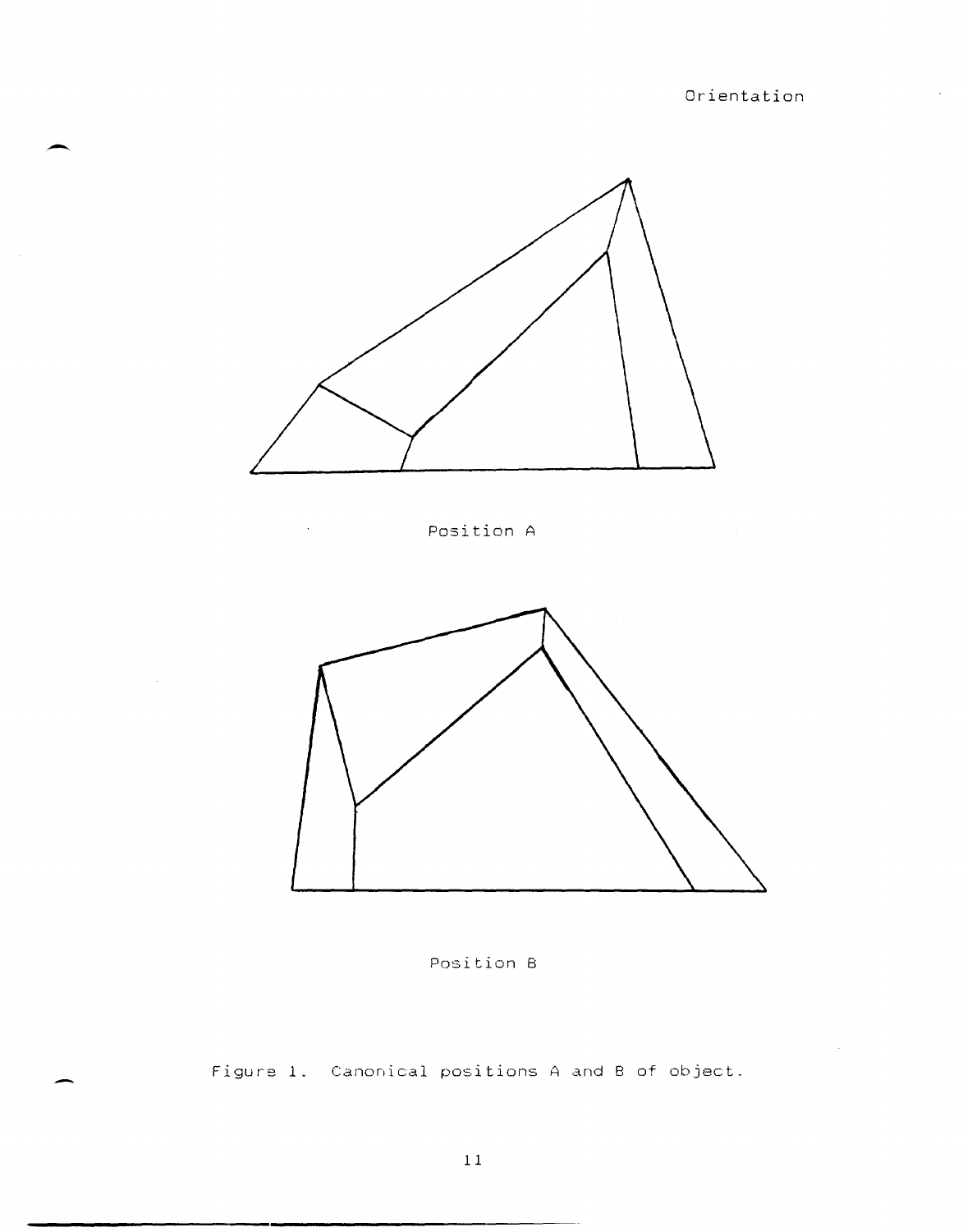

-.

Rotations

Figure 2. Three-way interaction found among axes, degrees rotated, and group.